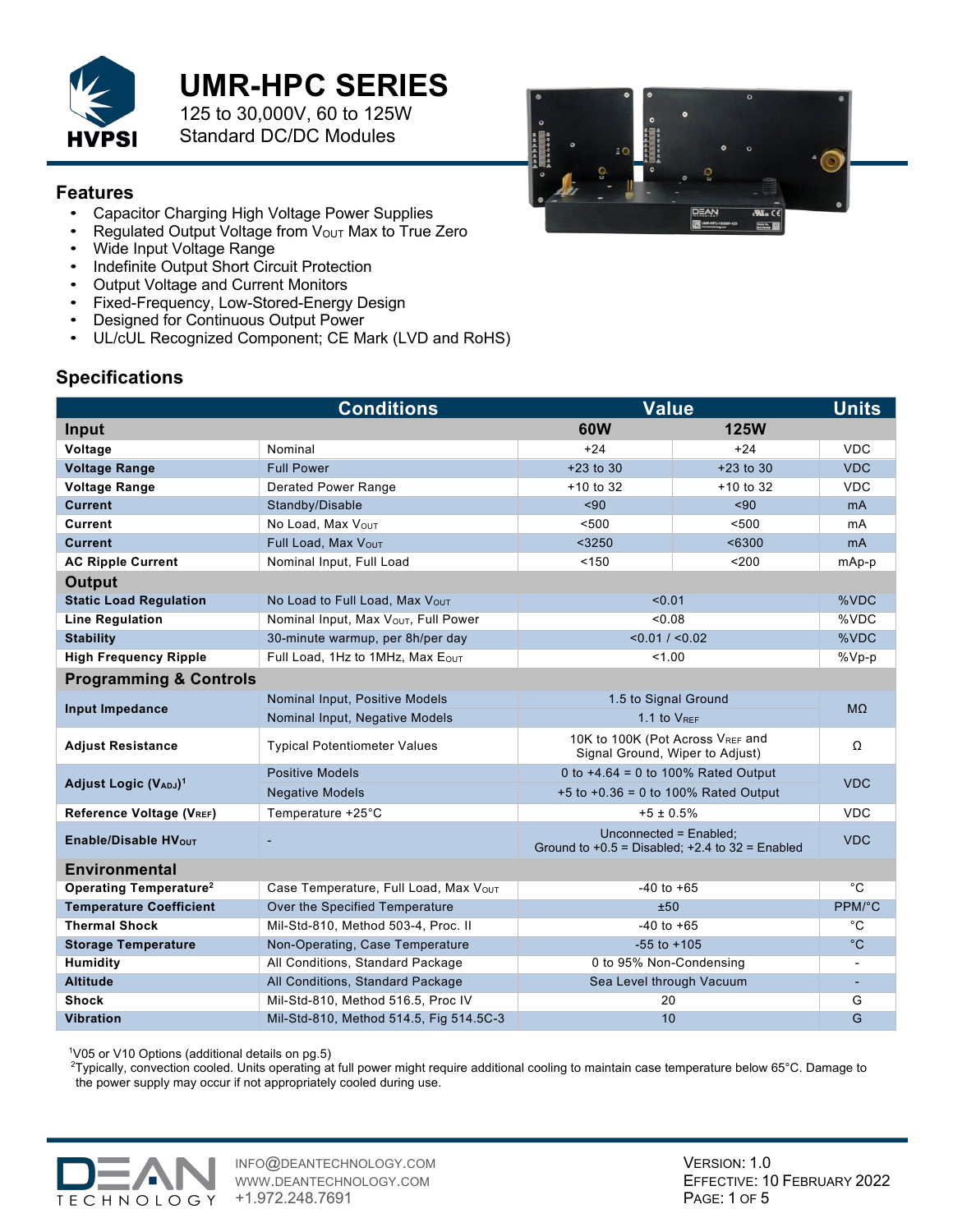

# **UMR-HPC SERIES**

| <b>Part</b>               | <b>Output</b>                | <b>Output</b>               | <b>Output</b>                 | <b>IMON Scaling<sup>4</sup></b> | <b>V<sub>MON</sub></b> |
|---------------------------|------------------------------|-----------------------------|-------------------------------|---------------------------------|------------------------|
| Number <sup>3</sup>       | <b>Voltage</b><br><b>VDC</b> | <b>Current</b><br><b>mA</b> | <b>Capacitance</b><br>$\mu$ F | mA/V                            | Scaling <sup>5</sup>   |
| <b>60W Models</b>         |                              |                             |                               |                                 |                        |
| <b>UMR-HPC-125 -- 60</b>  | 0 to 125                     | 480.00                      | 2.20000                       | 400.00                          | $100:1 \pm 1\%$        |
| <b>UMR-HPC-250 -- 60</b>  | 0 to 250                     | 240.00                      | 1.00000                       | 200.00                          | $100:1 \pm 1\%$        |
| UMR-HPC-500 -- 60         | 0 to 500                     | 120.00                      | 0.33000                       | 109.00                          | $100:1 \pm 1\%$        |
| UMR-HPC-1000 -- 60        | 0 to 1000                    | 60.00                       | 0.15000                       | 50.00                           | $100:1 \pm 1\%$        |
| UMR-HPC-2000 -- 60        | 0 to 2000                    | 30.00                       | 0.15000                       | 26.00                           | $100:1 \pm 1\%$        |
| UMR-HPC-4000 -- 60        | 0 to 4000                    | 15.00                       | 0.10000                       | 11.50                           | $100:1 \pm 1\%$        |
| UMR-HPC-6000 -- 60        | 0 to 6000                    | 10.00                       | 0.00660                       | 6.20                            | $100:1 \pm 1\%$        |
| UMR-HPC-8000 -- 60        | 0 to 8000                    | 7.50                        | 0.00250                       | 4.70                            | 1000:1 ±1%             |
| UMR-HPC-10000 -- 60       | 0 to 10000                   | 6.00                        | 0.00200                       | 4.10                            | 1000:1 ±1%             |
| UMR-HPC-12000 -- 60       | 0 to 12000                   | 5.00                        | 0.00150                       | 4.00                            | $1000:1 \pm 1\%$       |
| UMR-HPC-15000 -- 60       | 0 to 15000                   | 4.00                        | 0.00110                       | 4.00                            | 1000:1 ±1%             |
| UMR-HPC-20000 -- 60       | 0 to 20000                   | 3.00                        | 0.00088                       | 0.65                            | 1000:1 ±1%             |
| UMR-HPC-25000 -- 60       | 0 to 25000                   | 2.40                        | 0.00073                       | 0.65                            | 1000:1 ±1%             |
| UMR-HPC-30000 -- 60       | 0 to 30000                   | 2.00                        | 0.00050                       | 0.65                            | 1000:1 ±1%             |
| 125W Models               |                              |                             |                               |                                 |                        |
| <b>UMR-HPC-125 -- 125</b> | 0 to 125                     | 1000.00                     | 2.20000                       | 833.00                          | $100:1 \pm 1\%$        |
| <b>UMR-HPC-250 -- 125</b> | 0 to 250                     | 500.00                      | 1.00000                       | 417.00                          | $100:1 \pm 1\%$        |
| UMR-HPC-500 -- 125        | 0 to 500                     | 250.00                      | 0.33000                       | 208.00                          | $100:1 \pm 1\%$        |
| UMR-HPC-1000 -- 125       | 0 to 1000                    | 125.00                      | 0.15000                       | 114.00                          | $100:1 \pm 1\%$        |
| UMR-HPC-2000 -- 125       | 0 to 2000                    | 62.00                       | 0.15000                       | 52.00                           | $100:1 \pm 1\%$        |
| UMR-HPC-4000 -- 125       | 0 to 4000                    | 31.00                       | 0.10000                       | 26.00                           | $100:1 \pm 1\%$        |
| UMR-HPC-6000 -- 125       | 0 to 6000                    | 21.00                       | 0.00660                       | 17.70                           | $100:1 \pm 1\%$        |
| UMR-HPC-8000 -- 125       | 0 to 8000                    | 15.50                       | 0.00250                       | 14.20                           | 1000:1 ±1%             |
| UMR-HPC-10000 -- 125      | 0 to 10000                   | 12.50                       | 0.00200                       | 10.90                           | 1000:1 ±1%             |
| UMR-HPC-12000 -- 125      | 0 to 12000                   | 10.50                       | 0.00150                       | 7.40                            | 1000:1 ±1%             |
| UMR-HPC-15000 -- 125      | 0 to 15000                   | 8.30                        | 0.00110                       | 7.50                            | 1000:1 ±1%             |
| UMR-HPC-20000 -- 125      | 0 to 20000                   | 6.25                        | 0.00088                       | 0.65                            | $1000:1 \pm 1\%$       |
| UMR-HPC-25000 -- 125      | 0 to 25000                   | 5.00                        | 0.00073                       | 0.65                            | 1000:1 ±1%             |
| UMR-HPC-30000 -- 125      | 0 to 30000                   | 4.17                        | 0.00050                       | 0.65                            | 1000:1 ±1%             |

 $3$ For "•", substitute "P" for positive output or "N" for negative output  $4$ Full Scale Signal <sup>4</sup>Full Scale Signal<br><sup>5</sup>Into 10MΩ

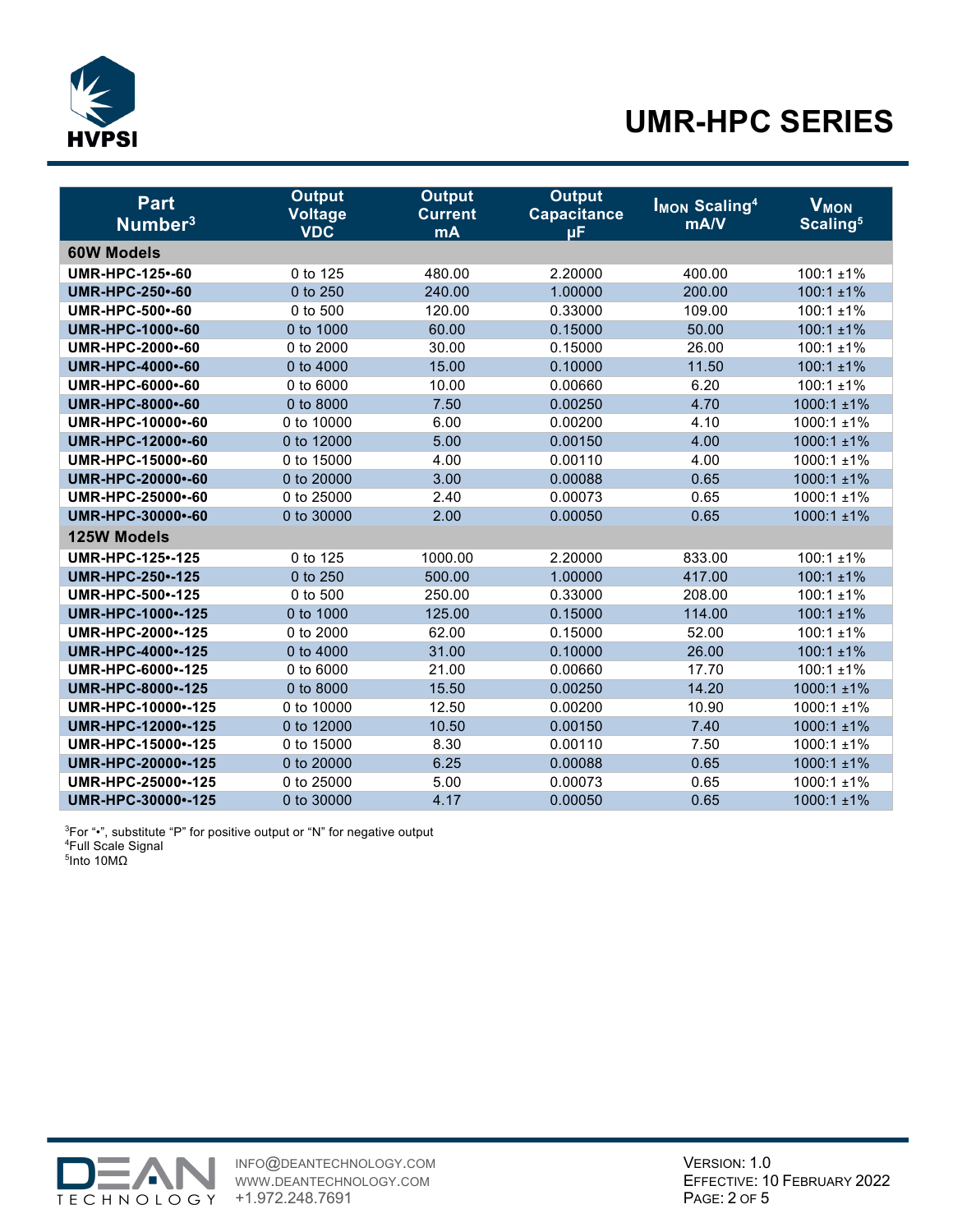

## **Mechanical Drawings and Pin Assignments**

#### **125V to 6kV, 60 to 125W**





Dimensions in inches [mm]

#### **8 to 15kV, 60 to 125W**







INFO@DEANTECHNOLOGY.COM WWW.DEANTECHNOLOGY.COM +1.972.248.7691

VERSION: 1.0 EFFECTIVE: 10 FEBRUARY 2022 PAGE: 3 OF 5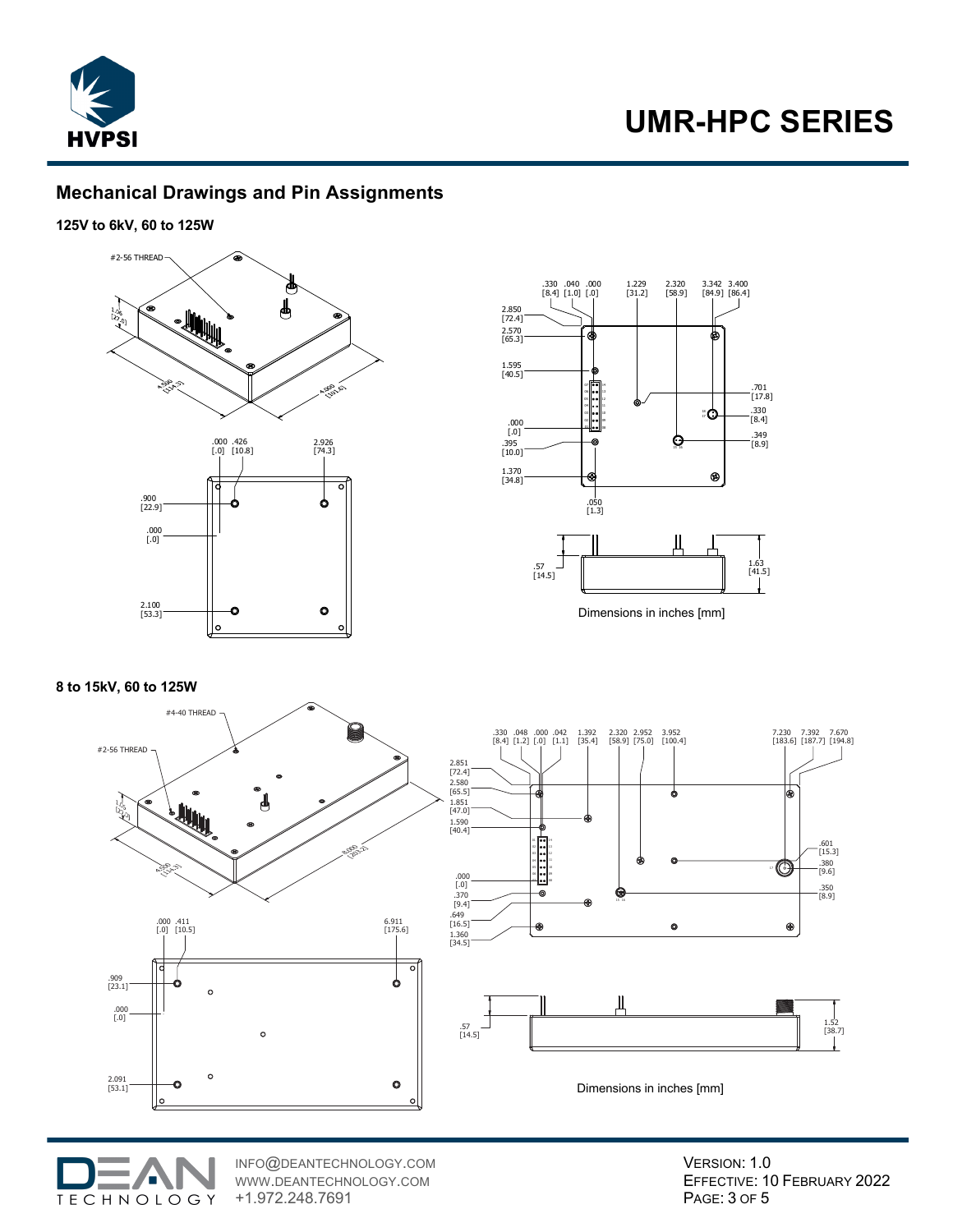

# **UMR-HPC SERIES**

 $\overline{\circ}$ 

### **20 to 30kV, 60 to 125W**





| 1.590<br>[40.4]                                   | ∾<br>۰<br>$\omega$ [se] $\approx$                                       |                        |                     |                                            |
|---------------------------------------------------|-------------------------------------------------------------------------|------------------------|---------------------|--------------------------------------------|
| .601<br>[15.3]<br>.000<br>$[.0]$<br>.370<br>[9.4] | os I<br>le el 13<br>os I<br>12<br>$\circ$ $\bullet$<br>10<br>. ∣••<br>ก | $\bullet$<br>ค<br>Ω.   | ි<br>$\overline{D}$ | .380<br>[9.6]<br>$.350\bracket 8.9\rfloor$ |
| .649<br>[16.5]<br>1.360<br>[34.5]                 | σ<br>.330 .048 .000 .042<br>1.392                                       | ۰<br>2.320 2.952 3.952 | $^{\circ}$<br>7.392 |                                            |
|                                                   | $[8.4] [1.2] [0] [1.1] [35.3] [58.9] [75.0] [100.4]$                    |                        | $[187.7]$           |                                            |
|                                                   |                                                                         |                        |                     | 2.25<br>[57.1]                             |

 $\overline{\bullet}$ 

Dimensions in inches [mm]

|               | <b>Mechanical Specifications</b>                                |                                                                   |  |  |
|---------------|-----------------------------------------------------------------|-------------------------------------------------------------------|--|--|
| <b>Volume</b> |                                                                 | 19.2in <sup>3</sup> [314cm <sup>3</sup> ] 125V to 6kV, 60 to 125W |  |  |
|               | 38.7in <sup>3</sup> [634cm <sup>3</sup> ] 8 to 30kV, 60 to 125W |                                                                   |  |  |
| Weight        |                                                                 | 22oz [605g] 125V to 6kV, 60 to 125W                               |  |  |
|               |                                                                 | 42oz [1200g] 8 to 30kV, 60 to 125W                                |  |  |
| Case          | Aluminum Anodized                                               |                                                                   |  |  |
| <b>Pins</b>   | Pins 1-7, 8-14                                                  | 0.200in Spacing                                                   |  |  |
|               | Pins 15-16, 17-18                                               | 0.100in Spacing                                                   |  |  |

| <b>Tolerances</b> |                             |  |
|-------------------|-----------------------------|--|
| Overall           | $0.050$ in [ $±1.27$ mm]    |  |
| <b>Pin to Pin</b> | $0.015$ in [ $\pm 0.38$ mm] |  |
| Mounting          | $0.025$ in [ $\pm 0.64$ mm] |  |

|                  |               | <b>Pin Assignments &amp; Connections</b> |
|------------------|---------------|------------------------------------------|
| Pin 1, 8         | <b>PWRGND</b> | Input Power Ground Return                |
| Pin 2, 9         | $+V$ IN       | <b>Positive Power Input</b>              |
| Pin <sub>3</sub> | <b>IMON</b>   | <b>Output Current Monitor</b>            |
| Pin 4            | <b>ENABLE</b> | Enable/Disable                           |
| Pin 5            | <b>SIGGND</b> | Signal Ground Return                     |
| Pin <sub>6</sub> | VADJ          | <b>Voltage Adjust</b>                    |
| Pin 7            | VREF          | <b>Voltage Reference</b>                 |
| <b>Pin 10</b>    | N/C           | N/C                                      |
| <b>Pin 11</b>    | N/C           | N/C                                      |
| <b>Pin 12</b>    | N/C           | N/C                                      |
| <b>Pin 13</b>    | N/C           | N/C                                      |
| <b>Pin 14</b>    | <b>VMON</b>   | <b>Output Voltage Monitor</b>            |
| Pin 15, 16       | <b>HVRTN</b>  | High Voltage Ground Return               |
| Pin 17, 18       | <b>HVOUT</b>  | <b>High Voltage Output</b>               |

## **Options**

| <b>Append to Part #</b> | <b>Option Description</b>                   | <b>Not Compatible With</b> |
|-------------------------|---------------------------------------------|----------------------------|
| $-V05$                  | Enhanced Controls and Monitors, 0 to +5VDC  | V10                        |
| $-V10$                  | Enhanced Controls and Monitors, 0 to +10VDC | V <sub>05</sub>            |
| -н                      | Aluminum Heat Sink, 0.500in H               | SS                         |
| -ST                     | Standoffs on Top of Cover, PCB Support      | -                          |
| -SS                     | Threaded Studs for Mounting (#8-32x0.75)    | н                          |

.57 [14.5]

 $\overline{a}$ 

2.580 [65.5]

1.851 [47.0]



INFO@DEANTECHNOLOGY.COM WWW.DEANTECHNOLOGY.COM +1.972.248.7691

VERSION: 1.0 EFFECTIVE: 10 FEBRUARY 2022 PAGE: 4 OF 5